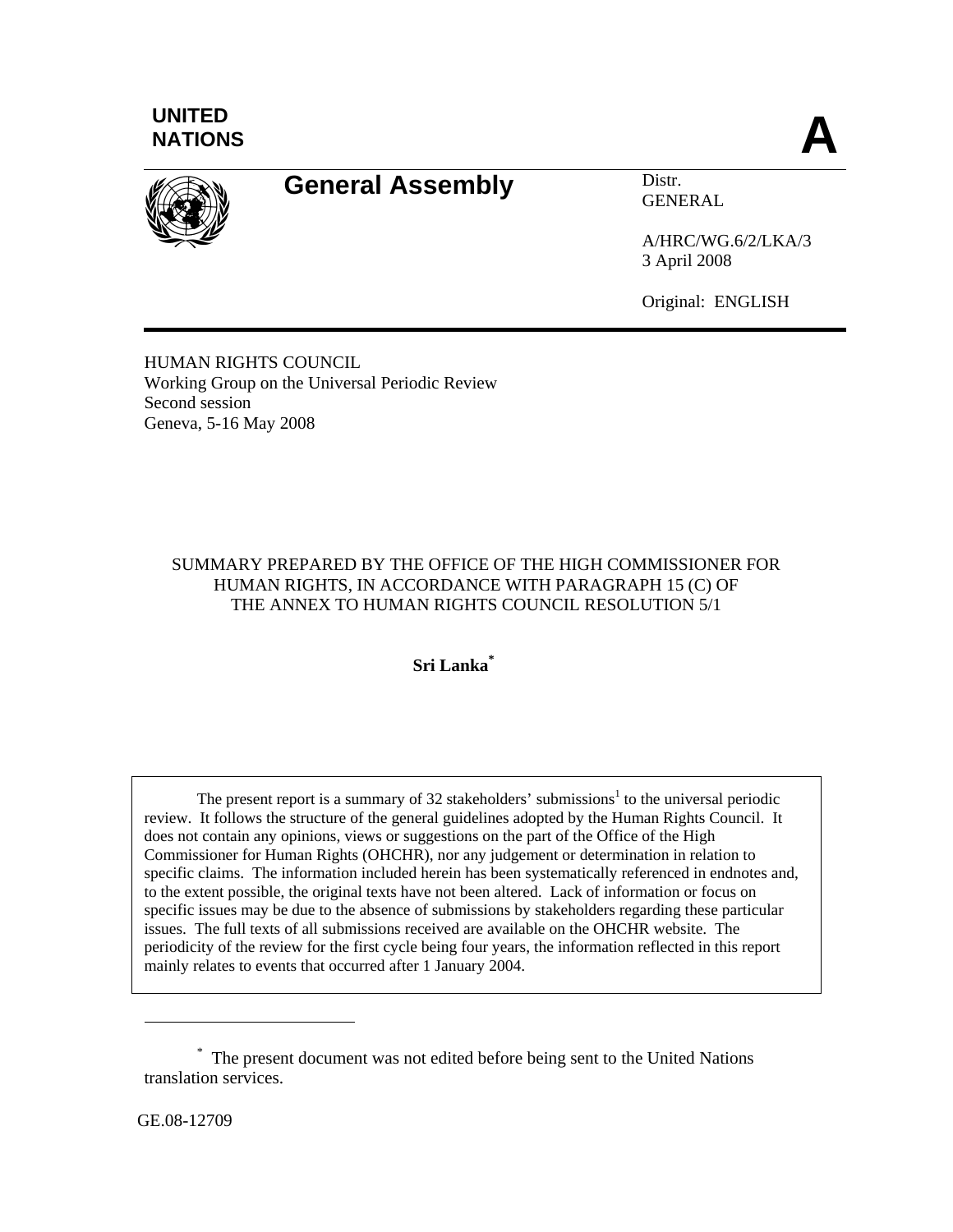#### **I. BACKGROUND AND FRAMEWORK**

#### **A. Scope of international obligations**

1. The World Organisation Against Torture (OMCT) noted with concern that, in a 2006 ruling, the Supreme Court of Sri Lanka held that Sri Lanka's accession to the *Optional Protocol to the International Convention on Civil and Political Rights*, which allows individuals to send complaints to the United Nations Human Rights Committee after having exhausted domestic legal remedies, was unconstitutional.<sup>2</sup> According to a Joint Civil Society Report (JCSR), the subsequent International Covenant on Civil and Political Rights Act 2007 does not include the most significant rights contained in the ICCPR nor add substantially to the Fundamental Rights Chapter in the Constitution.<sup>3</sup>

#### **B. Constitutional and legislative framework**

2. Amnesty International (AI) noted that civil and political rights were further restricted following the reintroduction of Emergency Regulations in August 2005. The new Regulations allow the Government to deploy the military for cordon-and-search operations and to detain without charge anyone suspected of terrorist activities. AI was concerned that many provisions of the Emergency Regulation are vaguely worded and may therefore be interpreted as criminalizing a wide range of activities, including media investigations and reporting. There have also been reports of discriminatory application of these regulations against Tamils.<sup>4</sup> AI recommended the Government to abolish all emergency legislations currently in force or bring it into line with international human rights law and standards.<sup>5</sup>

## **C. Institutional and human rights infrastructure**

3. AI reported that the  $17<sup>th</sup>$  Amendment to the Constitution, passed by the Parliament in 2001, establishes an independent, ten-member Constitutional Council (CC) mandated to recommend appointments to key public commissions in order to ensure their independence.<sup>6</sup> The Sri Lanka Democracy Forum (SLDF) further noted that the failure to appoint members to the CC and the President's subsequent decision to directly appoint the members of Sri Lanka's National Human Rights Commission (HRC) and the Police Commission are an indication of control by the executive of bodies responsible for criminal justice.<sup>7</sup>

4. According to OMCT, the International Coordinating Committee of National Institutions recently downgraded the status of Sri Lanka's HRC from full member to observer after concluding that the appointment of its commissioners had been irregular and that the commission's functioning had not been balanced and objective, $^8$  and, as noted by AI, it had publicly expressed its inability to investigate disappearances.<sup>9</sup> Human Rights Watch (HRW) added that the monitoring and investigative authority of the HRC has been effectively negated by the obstruction of the security forces and lack of Government support.<sup>10</sup> Regarding the Jaffna office of the HRC, People for Equality and Relief in Lanka (PEARL) reported that the commission has been unable to further investigate or follow up on complaints made by hundreds of civilians about extrajudicial killings and abductions because it fears repercussions for speaking out in a heavily militarized area.<sup>11</sup>

5. JCSR indicated that the standard response of the Government in the face of criticism of human rights abuses has been the creation of a multiplicity of ad hoc institutions, committees and commissions of inquiry, which have been ineffective in bringing perpetrators to account,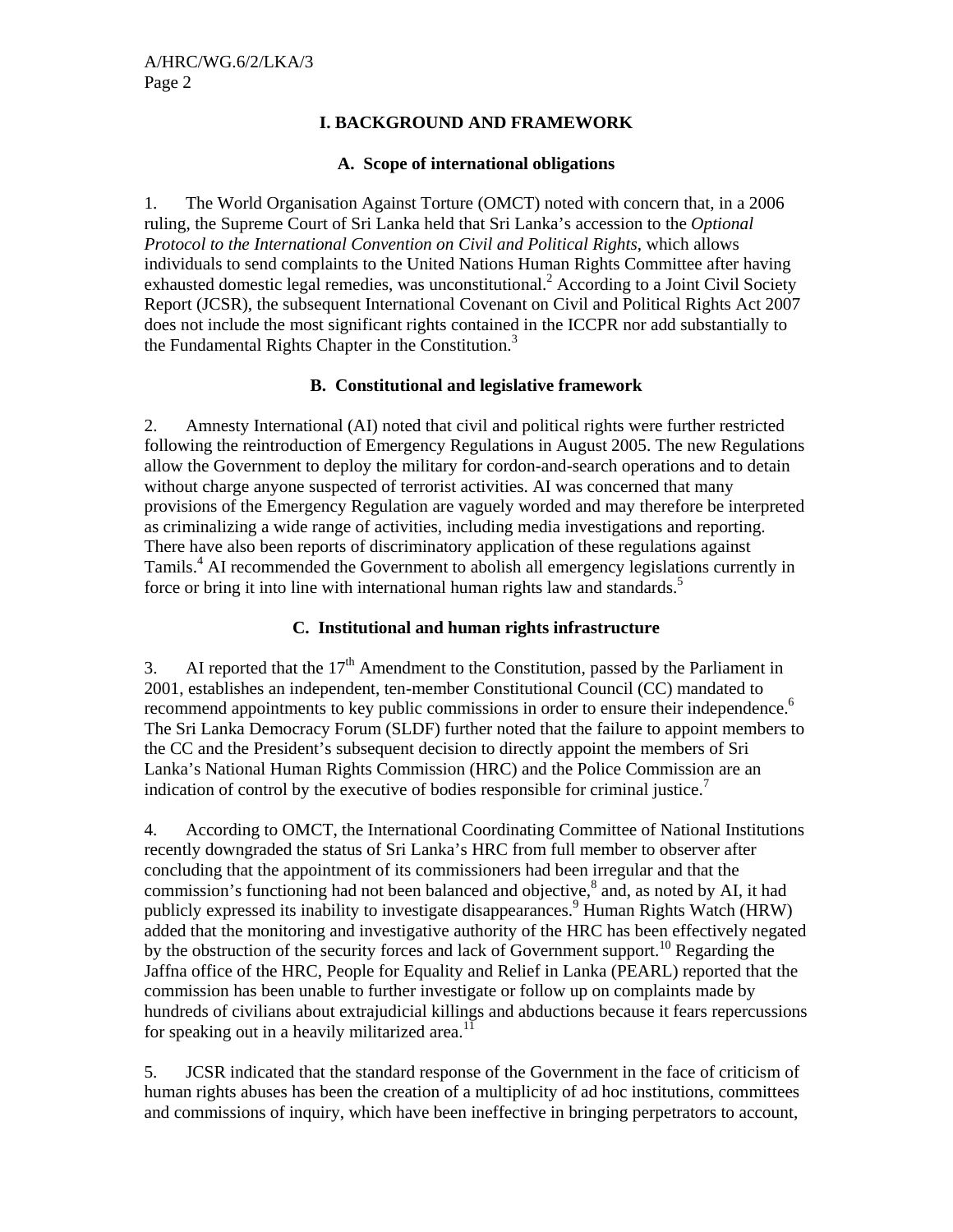and have done nothing to deter violations.<sup>12</sup> SLDF noted that the most prominent commission of inquiry is the Presidential Commission of Inquiry (CoI) into grave human rights violations and the associated International Independent Group of Eminent Persons (IIGEP). While SLDF believed that the CoI and IIGEP had some potential to address impunity, it pointed out that neither should be viewed as a substitute for international human rights monitoring or the criminal justice system.13 SLDF stated that the CoI failed to complete even one case in its first year of existence, and noted that the CoI and IIGEP have not served as effective deterrents against ongoing abuses, and have failed to bring justice to the families of the victims.<sup>14</sup>

6. According to JCSR, almost 10 years ago the state published draft legislation to establish an independent Commission on Women. Although the draft Bill has been before the Cabinet for several years, the law has yet to be passed by Parliament.<sup>15</sup>

## **II. PROMOTION AND PROTECTION OF HUMAN RIGHTS ON THE GROUND**

## **A. Cooperation with human rights mechanisms**

7. According to ICJ, both the OHCHR and a wide variety of domestic voices have been calling for the establishment of an international human rights field presence in Sri Lanka.<sup>16</sup> SLDF believed that a UN human rights field operation is crucial at this juncture and would, through a mandate of protection, monitoring, investigation and public reporting, help to protect human rights and combat the culture of impunity.<sup>17</sup> Christian Solidarity Worldwide (CSW) urged the Government and the Liberation Tigers of Tamil Eelam (LTTE) to allow monitoring by independent, international human rights monitors.<sup>18</sup>

8. ICJ highlighted that since mid-2004, a Senior Human Rights Adviser (SHRA) to the UN Country team has been posted in Sri Lanka by OHCHR. The role of the SHRA is limited by its mandate. Its principal achievement has been to deploy some volunteers to support the HRC's regional offices and facilitate cooperation among human rights agencies. According to ICJ, in comparison with OHCHR country missions, the SHRA's capacity is negligible.<sup>19</sup>

## **B. Implementation of international human rights obligations, taking into account applicable international humanitarian law**

## **1. Equality and non discrimination**

9. According to the joint submission of three NGOs (JS2) women may be seen as an especially vulnerable group with ethnic, caste, class and gender discriminations simultaneously impacting on them. Unemployment rates are particularly high among women and some have responded to this situation by joining the stream of migration abroad.<sup>20</sup> Women and Media Collective (WMC) noted that the Women's Rights Bill has yet to be finalised and approved by Parliament; and that marital rape is only recognized in cases of judicial separation.<sup>21</sup> The Centre on Housing Rights and Evictions (COHRE) urged Sri Lanka to review all laws which discriminate against women, and repeal or reform them in order to ensure compliance with internationally accepted human rights standards. $^{22}$ 

10. According to WMC, state land distribution policy awards property in the name of the head of household; customarily only men are viewed as heads of households, unless the man is dead or missing. Muslim women in the East owned almost 95% of the houses that were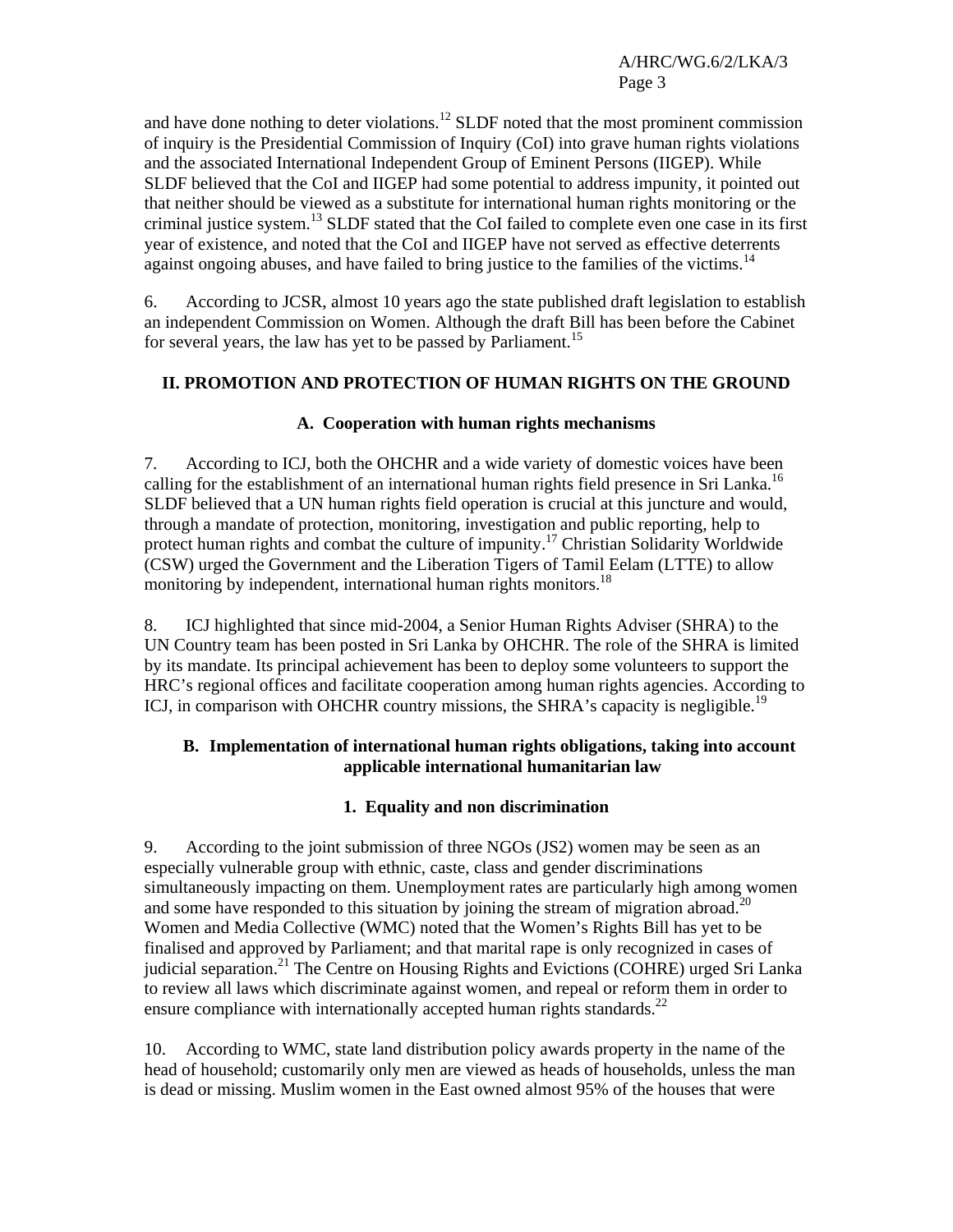destroyed by the Tsunami and have been deprived of ownership to replacement houses which were registered in the name of the adult male in the family. $^{23}$ 

11. JS2 reported that despite the fact that explicit caste-based discrimination seems to have gradually diminished in most parts of Sri Lanka, new research documents that there continue to be pockets of outcast populations in diverse places such as Mahaiyawa in Kandy, Wilgoda in Kurunegala and IDP camps in Jaffna peninsula.<sup>24</sup> JS2 urged the Government to revise and implement the legal framework to have effective national remedies in place, and ensuring prohibition of practices of discrimination in both public and private places.<sup>25</sup>

12. Equal Ground (EG) highlighted some of the major challenges that the Lesbian, Gay, Bisexual, Transgender, Intersex and Questioning (LGBTIQ) community of Sri Lanka is currently facing in relation to their human rights, such as state sanctioned hate speech on the basis of sexual orientation, use of the legal system to harass human rights defenders working for LGBTIQ rights, impunity for crimes committed against LGBTIQ people, violence, death threats and extrajudicial killings based on sexual orientation, marginalization and wide-spread persecution of LGBTIQ individuals.<sup>26</sup> JCSR added that LGBTIQ individuals are denied access to health services, education and employment and the ability to participate in social and public life. $27$ 

# **2. Right to life, liberty and security of the person**

13. Noting that major hostilities between the Sri Lankan Government and the LTTE resumed in mid-2006 and that in January 2008 the Government formally withdrew from the ceasefire, HRW was deeply concerned that with the ceasefire's end, abuses will intensify.28 HRW noted that the LTTE has directly targeted civilians with remote-controlled landmines and suicide bombers. It has murdered perceived political opponents and forcibly recruited ethnic Tamils into its forces. HRW also noted that the Sri Lanka security forces have conducted indiscriminate bombing and shelling resulting in civilian casualties, and committed widespread 'disappearances.<sup>29</sup>CSW added that the Government, the LTTE, the Karuna group and other para-military groups are accused of carrying out extra judicial killings.<sup>30</sup> With regard to a rise in incidents of extra judicial killings and enforced disappearances, Minority Rights Group International (MRG) stressed that there is substantial evidence that the Sri Lankan military is colluding with the breakaway Karuna faction and other para-military groups on human rights violations.<sup>31</sup>

14. JCSR reported that flagrant violations of international humanitarian law including targeting of civilians, attacks on places of worship, hospitals and schools, and forced resettlement of IDPs have increased over the past two years.<sup>32</sup> PEARL highlighted that in High Security Zones throughout the North and East, security forces take control of civilian homes without providing any payment or recourse<sup>33</sup> ACHR noted that armed opposition groups have been responsible for grave violations of international humanitarian law through killings, abductions and recruitment of child soldiers. Of the non-state actors, the LTTE remained the main violator of international humanitarian law, in particular through targeting of civilians with explosive devices.34 SLDF added that the LTTE has repeatedly prevented civilians from fleeing areas where there are military attacks, with the aim of using them as human shields.<sup>35</sup> IDMC recommended to all parties to the conflict to respect international humanitarian law and take measures to ensure that civilians are protected against the dangers arising from military operations, including forcible and arbitrary displacement.<sup>36</sup>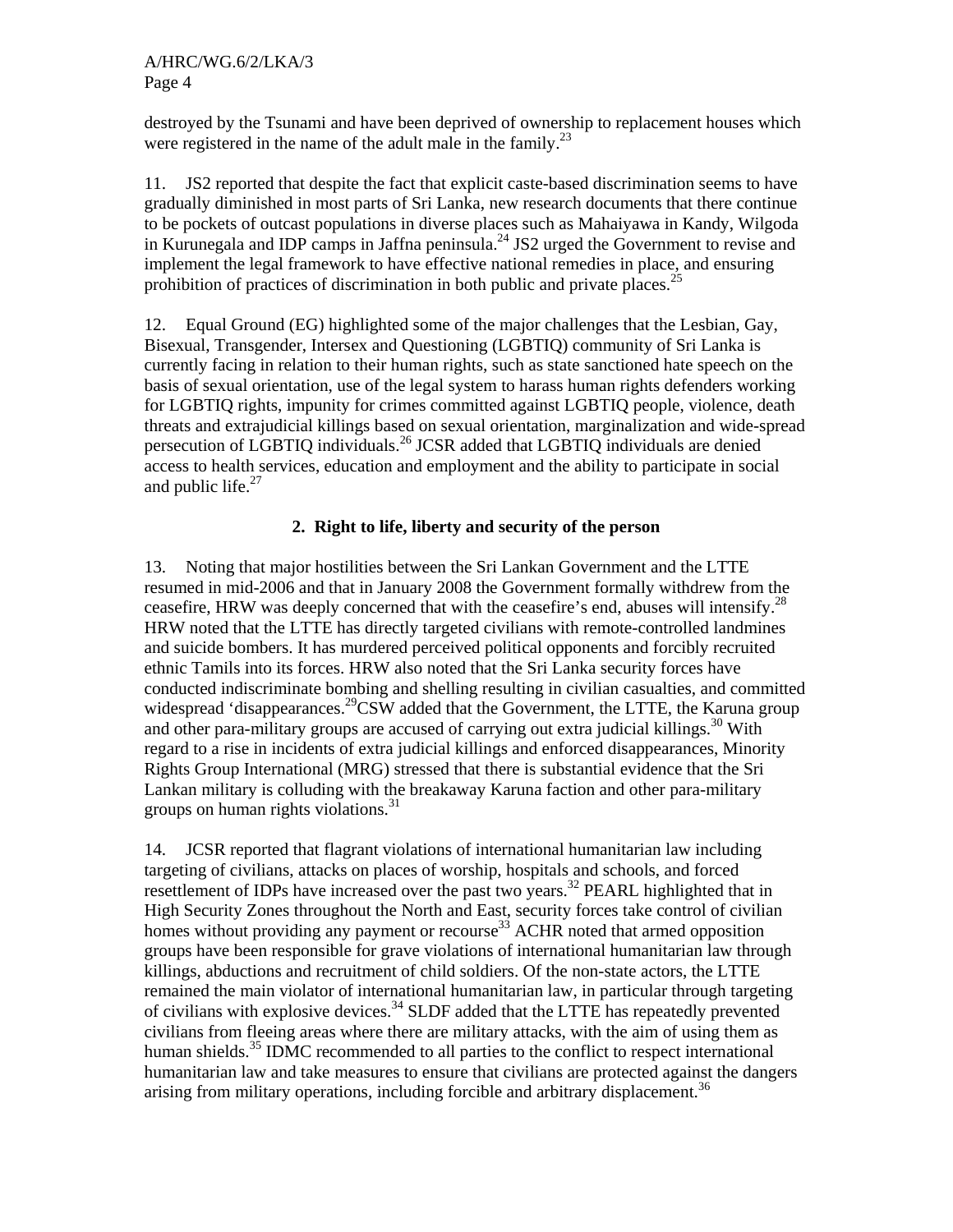15. According to ICJ, the Sri Lankan authorities have proved unable or unwilling to solve the growing number of targeted killings of employees of international aid organizations in Government territory.37 The Asian Centre for Human Rights (ACHR) indicated that investigations into the massacre of 17 workers of *Action Contre la Faim* at Muttur town on 5 August 2006 has failed to make any progress.<sup>38</sup>

16. According to AI, a pattern of enforced disappearances is evident in Sri Lanka, not just in the north and east but also in the capital, Colombo. Several hundred cases of enforced disappearances were reported in the first six months of 2007. AI noted that many of these disappearances take place inside high security zones and during curfew hours. This suggests that at least some may have been committed by people working directly with or with the consent of the security forces, in particular the Sri Lanka Army.<sup>39</sup> The Asian Legal Resource Centre (ALRC) reported that a few victims have been released but only after allegedly paying large sums of money or being severely warned not to pursue their activities or divulge information about their captors. The vast majority, however, have disappeared without a  $trace<sup>40</sup>$ 

17. The Tamil Information Centre (TIC) reported that torture and ill-treatment are carried out by the armed forces, paramilitary groups and the police in military camps and police stations.<sup>41</sup> JCSR explained that detainees are denied confidential communication with their legal counsel, and that interviews take place in the presence of law enforcement personnel, which contributes to the dearth of reporting of custodial torture.<sup> $42$ </sup> SLDF noted that the Emergency Regulations provide for administrative detention of up to one year with no judicial oversight by ordinary courts and without safeguards set out in international law that would protect against torture.<sup>43</sup> TIC added that the provisions of the Emergency Regulation and the Prevention of Terrorism Act which allow confessions as evidence in court encourage torture.<sup>44</sup> According to AI, the adoption of the Convention Against Torture and other Cruel, Inhuman or Degrading Treatment or Punishment Act, adopted in 1994 was an effort to criminalize torture and bring perpetrators to justice. A significant number of indictments were filed under the Act. Nonetheless, the majority of prosecutions initiated against police officers or members of the armed forces on charges of abduction, unlawful confinement, or torture have been inconclusive due to a lack of sufficient evidence and the unavailability of witnesses.<sup>45</sup>

18. JCSR noted many instances of children subjected to severe physical and sexual abuse by family members, teachers, and members of the clergy.<sup>46</sup> The Global Initiative to End All Corporal Punishment of Children (GIECP) noted that, at a meeting of the South Asia Forum in July 2006, following on from the regional consultation in 2005 of the UN Secretary General's Study on Violence against Children, the Government made a commitment to prohibit corporal punishment in all settings, including the home. $47$ 

19. The Sri Lankan Civil Society Working Group on Child Recruitment (SLCSWG) noted that the forced recruitment of children and the use of child combatants have been long associated with Sri Lanka's violent ethnic conflict.48 SLDF was dismayed that in spite of assurances given to the UN and international scrutiny, the LTTE and the Karuna Group have not ceased to recruit children nor kept their commitments to release all children in their ranks. SLDF further noted that though the LTTE and Tamil Makkal Viduthalai Pulighal (TMVP), also known as the Karuna group, are primarily responsible for recruitment, given the visible and close association between the TMVP and the Government, the Government cannot absolve itself from taking responsibility for TMVP actions.<sup>49</sup> HRW called on the Government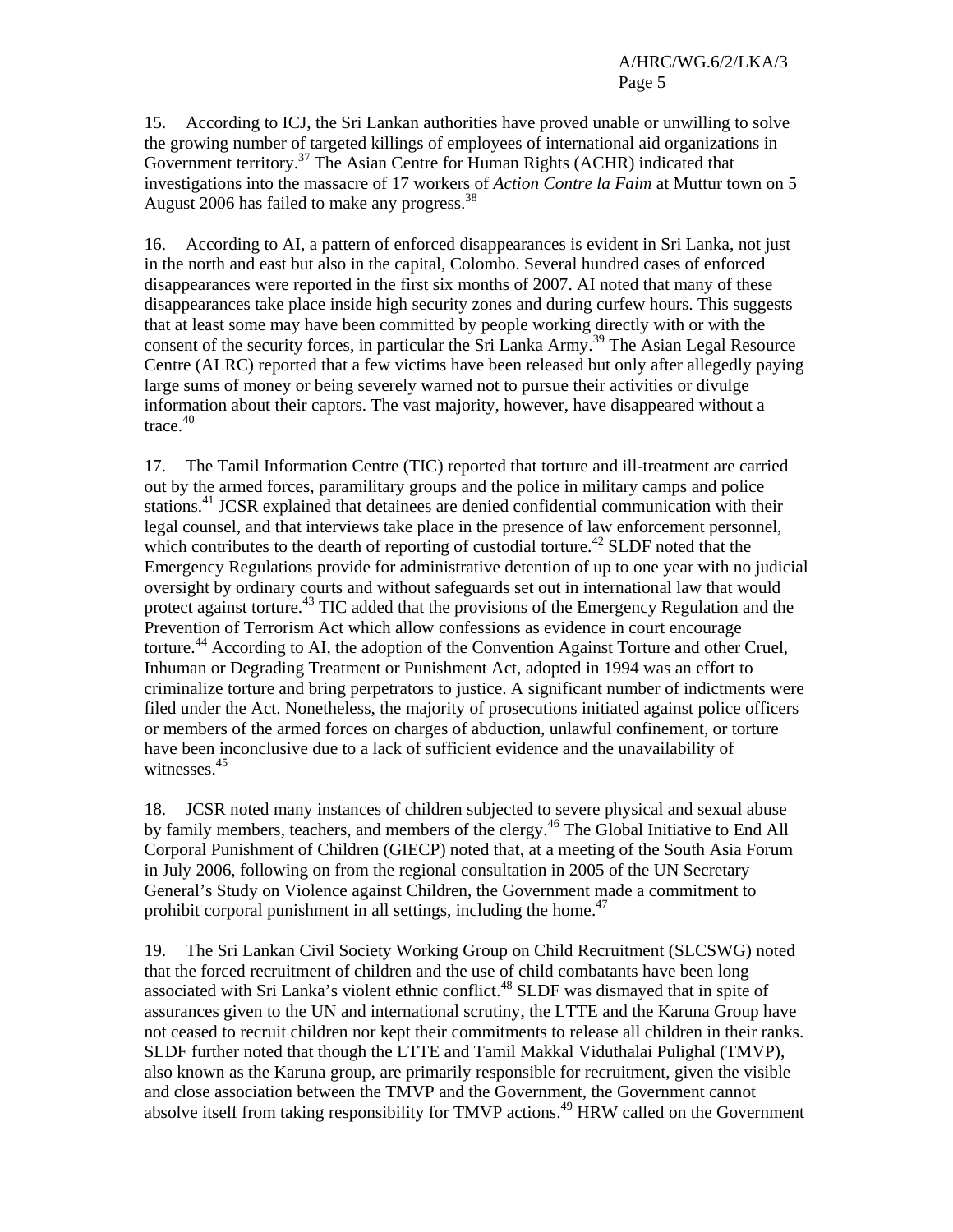to immediately end all cooperation with the Karuna group in the recruitment of children; and to fulfill its pledge to investigate the role of the security forces in child recruitment and other abductions by the Karuna group, and hold all those responsible accountable.<sup>50</sup>

20. JCSR reported that acts of violence against women are growing.<sup>51</sup> ACHR added that women have been specific targets during the war because of their gender. In 2005, Sri Lankan Parliament passed the Prevention of Domestic Violence Act, yet, domestic remedies are insufficient.<sup>52</sup> WMC explained that there are often delays of between five and twelve years before cases of sexual violations are concluded. Regarding domestic violence, the majority of police complaints are resolved through police mediation or referral to Mediation Boards and there is very limited use of the Domestic Violence Act.<sup>53</sup>

21. The International League for the Rights and Liberation of People (LIDLIP) noted that in violation of the legal provisions, unauthorized detention centres continue to be maintained, arrests are not reported to courts and to the National Human Rights Commission, nor are relatives informed, records kept, or places of detention revealed.<sup>54</sup> AI was also concerned about the reported lack of procedural safeguards in relation to the arrests and detention.<sup>55</sup> In regard to the lack of clarity over procedures to be followed following arrests, AI noted that there is currently no centralised register of detainees and no guaranteed procedure for informing families and the National Human Rights Commission of the place of arrest and charge within 48 hours of the arrest.<sup>56</sup> ALRC noted that a recent phenomenon in Sri Lanka has been the increase in the number of killings in police custody by policemen who then claim self-defence to justify the deaths.<sup>57</sup> According to ACHR prisons are overcrowded and lack basic services and facilities.<sup>58</sup>

22. WMC reported that women held under the public security laws have complained that they are not afforded basic safeguards. Regarding detention centres for girls, there is no separation between girls who have come into conflict with the criminal law and girls in need of care and protection. Sexually abused girls are held in custody until cases against perpetrators have been completed.59 HRW called on the Government to ensure that all persons taken into custody are held in recognized places of detention, with detailed detention records; detained individuals must be allowed contact with family and unhindered access to legal counsel; they should promptly be brought before a judge and informed of the reasons for arrest and any charges against them. $60$ 

# **3. Administration of justice and the rule of law**

23. ACHR reported that political interference in the Supreme Court and the Judicial Service Commission has seriously undermined the independent functioning of Sri Lanka's judiciary. The arbitrary transfers of the magistrates in high profile cases of extra-judicial executions and enforced disappearances undermine the impartiality of judicial proceedings.<sup>61</sup> ALRC added that the Attorney General's Department is no longer perceived as an independent entity.<sup>62</sup> MRG highlighted that recent positive judgements by the Supreme Court of Sri Lanka on restrictions to military search operations have not been implemented by the military, seriously undermining the role of the judiciary.<sup>63</sup> ACHR urged the Government to ensure that there is no political interference in the functioning of Sri Lanka's judiciary and to ensure fair trial and justice especially to the minority Tamils.<sup>64</sup>

24. AI expressed its grave concern concerned about the persistent climate of impunity for human rights abuses in the context of the conflict, reported by human rights activists and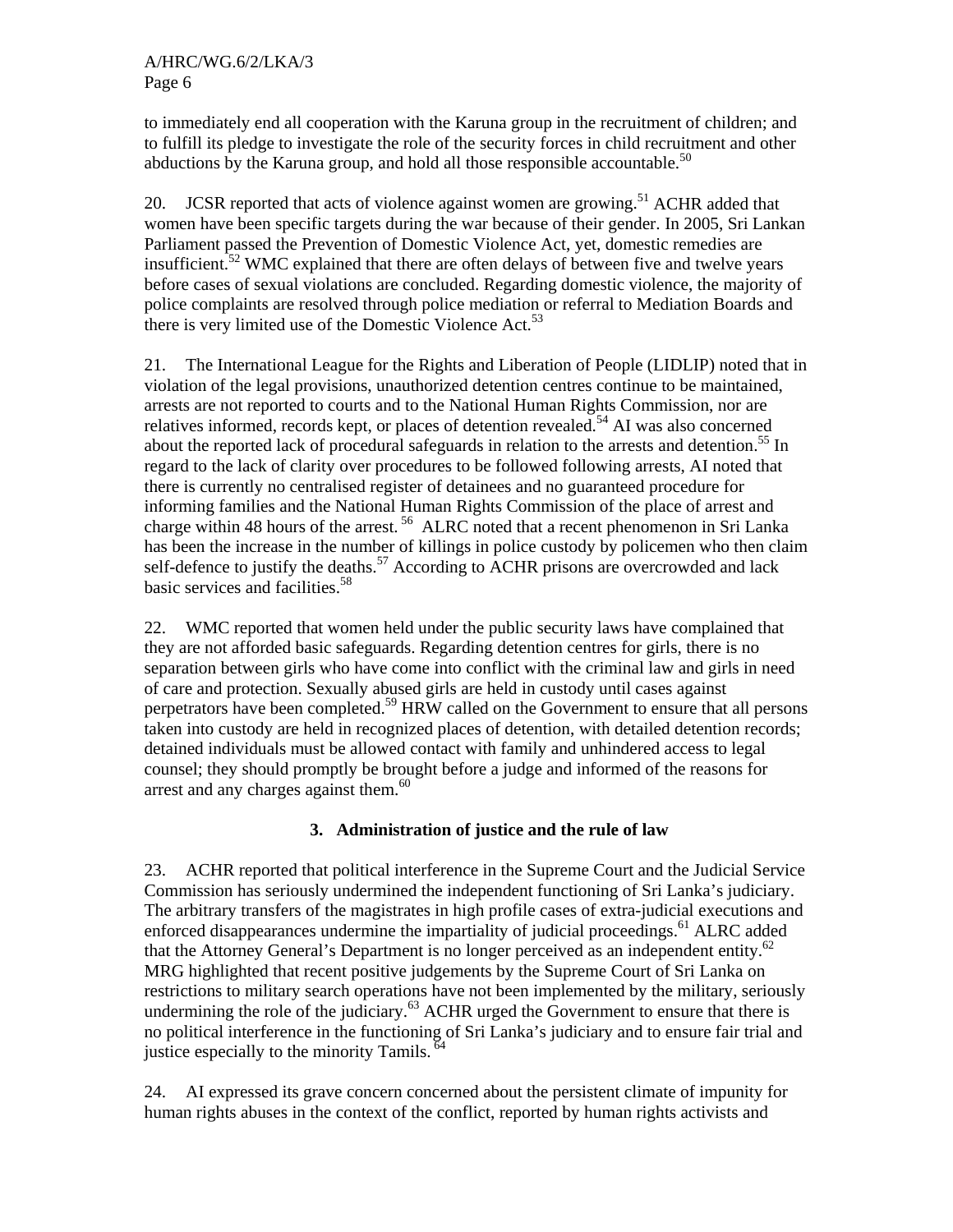other civil society actors in Sri Lanka.<sup>65</sup> HRW noted that over the past two years, the Government has created at least nine special bodies to address 'disappearances' and other human rights violations; however, none of these special bodies have yielded concrete results.<sup>66</sup> According to SLDF, emergency regulations limit the accountability of civilian and military authorities by providing immunity from all acts performed in 'good faith'. It added that Sri Lanka's laws do not provide adequately for establishing command responsibility.<sup>67</sup> HRW reported that the criminal justice system, particularly the police and the Attorney General's office, have not effectively investigated human rights violations or brought perpetrators to justice.<sup>68</sup> SLDF further noted that there have been very few cases of human rights violations that have been identified and prosecuted. Even in the few cases where prosecutions have taken place, only junior officers were prosecuted, and command responsibility was neither investigated nor established.<sup>69</sup> ACHR highlighted that in a rare case, on 20 January 2006, the High Court Trial-at-Bar sentenced five army personnel to death in the Udathalawinna massacre case on charges of murder of 10 youths on 5 December 2001 when the General Election was held.<sup>70</sup>

25. According to OMCT Sri Lanka lacks a witness protection program, although a bill to create one has been under debate in the parliament for months.<sup>71</sup>

26. AI recommended the Government to ensure prompt and impartial investigations into all reported killings, enforced disappearance, torture and other ill-treatment, and other serious human rights violations; to ensure that the perpetrators are brought to justice in proceedings that meet international standards of fairness and ensure reparation for victims and survivors.<sup>72</sup> Additionally, HRW called on the government to discipline or prosecute as appropriate members of the security forces implicated in human rights abuses, including as a matter of command responsibility when superiors knew or should have known of ongoing crimes but failed to take action.<sup>73</sup>

## **4. Right to privacy, marriage and family life**

27. JCSR reported that consensual sexual activity between adults of the same sex remains a crime under Article 365 and 365A of the 1883 Penal Code. 74 ILGA and Equality Ground (EG) raised similar concerns.<sup>75</sup>

28. WMC reported that Muslim women have unequal rights in marriage and divorce under Muslim personal law; there is no minimum age of marriage, and polygamy is recognized in the Muslim Personal Law. WMC further noted that in theory a women's consent is necessary for marriage, in practice, they could be married off without their consent. Men could divorce without giving a reason or compensation, women have to prove fault. Muslim women cannot be appointed as family court judges or registrars of marriages.<sup>76</sup>

#### **5. Freedom of movement**

29. SLDF noted that the Government and the LTTE have restricted the movement of civilians fleeing areas of attacks. SLDF reported that the Government has closed the A9 highway, which is the only land route in and out of Jaffna. This road closure also severely restricts the transport of essential items such as food, medical supplies and humanitarian assistance.<sup>77</sup> IDMC added that the LTTE continued to maintain draconian restrictions on people living in the Vanni area under its control. Each person exiting the Vanni had to leave family members behind as guarantee of return.<sup>78</sup>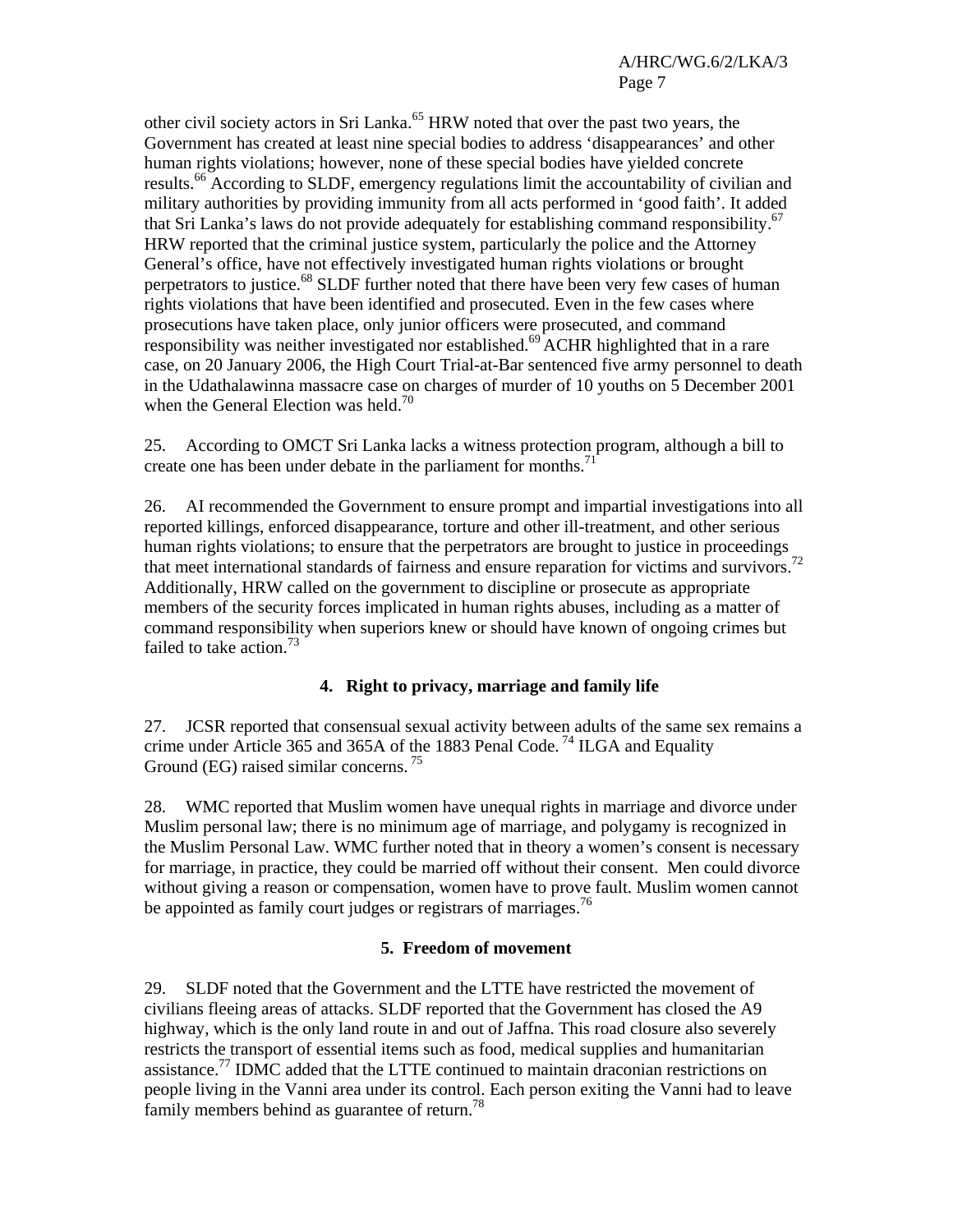## **6. Freedom of religion or belief, expression, association and peaceful assembly, and right to participate in public and political life**

30. The Institute on Religion and Public Policy (IRPP) reported that religious freedom in Sri Lanka is generally respected and protected by both the Government and society at large; however, proposed legislation on religious conversion would seriously curtail religious freedom.<sup>79</sup> The Becket Fund for Religious Liberty (BFRL) reported that the most troubling aspect of the draft anti-conversion legislation is that it would criminalize a central principle of religious liberty - the ability to freely choose and change one's religion.<sup>80</sup> BFRL added that since 2001, the Supreme Court issued a series of precedents restricting the rights of non-Buddhist religions under law.<sup>81</sup> IRPP noted that episodes of religious violence and unrest arise sporadically. ${}^{82}$ 

31. JCSR reported that media freedom has been heavily restricted with the imposition of stringent limitations on reporting on the war.<sup>83</sup> SLDF noted that the Emergency Regulations stifle media freedom and freedom of expression at an alarming level, and enable the President to ban any public meeting, procession, or gathering which, in his opinion, threatens national security or public order.<sup>84</sup> According to JCSR, media persons and institutions have been subjected to a range of acts of violence and intimidation including assassination and assault, arson and intimidation.85 ACHR urged the Government to ensure independent functioning of the freedom of the press, and not to use anti-terrorism laws to question and arrest media personnel for political ends.<sup>86</sup> OMCT noted that human rights defenders in Sri Lanka are facing increasing persecution and threats to their lives.<sup>87</sup>

32. According to JCSR, the law making process in Sri Lanka involves little consultation and transparency in the drafting and enactment of laws and regulations and with no space for open debate on alternative views. In many cases legislation is presented in Parliament as an 'Urgent Bill', curtailing space for the public to challenge legislation with the potential to violate fundamental rights.<sup>88</sup>

# **7. Right to work and to just and favourable conditions of work**

33. JCSR noted that plantations are managed by private companies, and issues of wages and workers' welfare are determined under Collective Agreements signed between plantation trade unions and the employers' federation. A key demand of the workers for a monthly wage has never been recognized.<sup>89</sup>

34. Referring to the Department of Census and Statistics, WMC reported that most of the women in the labour force find employment as semi-skilled or unskilled workers who are in the lower echelons of the labour market. In the private, formal sector women who have passed the G.C.E. A/L examination and higher exams on average receive only 67% of the salary received by men of similar qualifications. In the informal sector this difference is greater. Women employees in Free Trade Zones do not have access to leave which government sector employees are entitled to. These women are often compelled to work overtime without consent. Physical stress from intensity of the nature of work, often affects their ability to engage continuously in productive employment.<sup>90</sup>

# **8. Right to social security and to an adequate standard of living**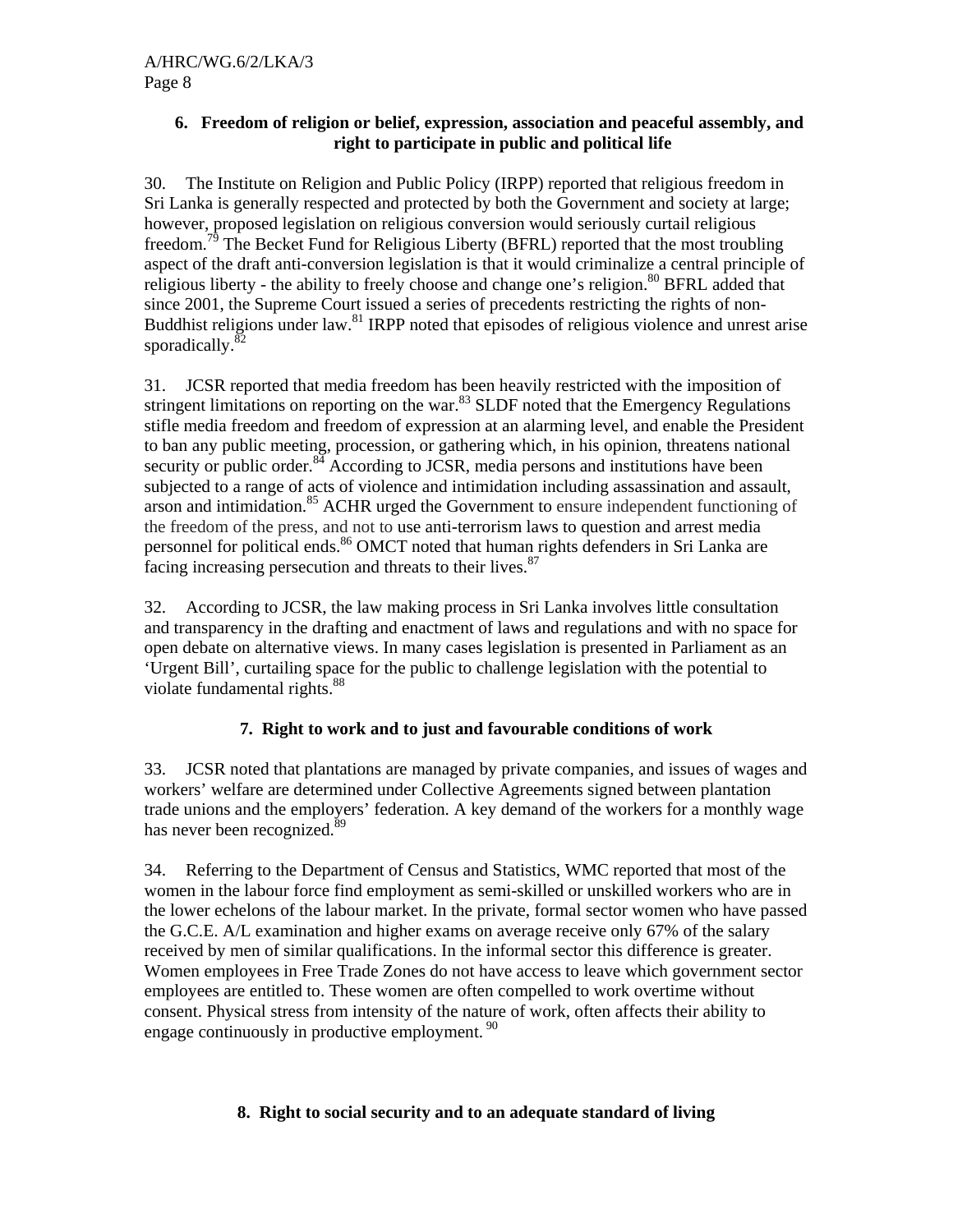35. According to TIC, since August 2006, the Government has imposed restrictions on the movement of food, fuel, medicines, raw materials and other essential needs to the LTTEcontrolled areas of the north-east.<sup>91</sup> Regarding the situation of internally displaced people, the International Displacement Monitoring Centre of the Norwegian Refugee Council (IDMC) reported that securing immediate subsistence needs such as food, water and housing has posed immense difficulties. For the most part their standard of living is far from adequate and has affected their chance to exercise other rights, for instance by compromising their access to education or healthcare or their opportunity to earn a living by work.<sup>92</sup>

36. According to the Society for Threatened Peoples (STP), since hostilities escalated, the Government as well as the LTTE have restricted access to conflict areas, leaving IDPs and a large number of other affected people without adequate international protection and access to humanitarian assistance. Due to the A9 road closure, the World Food Programme has only been able to ship 20 per cent of its total food allocation needed on the Jaffna peninsula in the North.<sup>93</sup> IDMC added that the Government is still denying unrestricted humanitarian access to many agencies. In returnee areas of 'no access', only the UN and ICRC have limited permission to work in certain locations. In returnee areas of 'controlled access', UN agencies, ICRC and INGOs only have access after following set procedures.<sup>94</sup> According to OMCT, these restrictions and the attacks on humanitarian workers have led several organisations to suspend their activities.<sup>95</sup>

37. JCSR noted the denial of access to legal termination of pregnancy for women and girls who are victims of rape and incest. It added that criminalization of sex work drives commercial sex workers underground and exposes them and those who associate with them to a high risk of contracting HIV/AIDS and other sexually transmitted infections.<sup>96</sup>

#### **10. Minorities and indigenous people**

38. IDMC noted fears among minority communities of state-sponsored programmes aimed at changing the ethnic demography of Eastern Province. Examples of this were provided to IDMC by Tamil and Muslim residents in the eastern province. These include the Government-sponsored movement of Sinhalese settlers into Tamil and Muslim areas, the movement of administrative boundaries seeking to reduce the size of minority populations in certain areas, as well as the declaration of minorities' land as sacred for construction of Buddhist temples.<sup>97</sup> PEARL reported that the eviction of nearly 400 Tamil civilians from Colombo by the police in June 2007, allegedly because they could not provide valid reasons for being in Colombo in June  $2007.^{98}$ 

39. The Islamic Human Rights Commission (IHRC) reported that Muslim minorities have increasingly been alienated by Government policies and yet they have been deliberately targeted by the armed separatists for their supposed role in the conflict. According to IHRC, the government has employed Muslim troops in action against the LTTE during combat operations with allegations of anti-Tamil civilian violence.<sup>99</sup> ACHR added that 130,000 Muslims continue to languish in refugee camps in abject poverty, unemployment, and lack of basic facilities including health and education.<sup>100</sup> SLDF urged the LTTE to allow the Tamil and Muslim populations to exercise their rights to freedom of movement, expression, association and assembly, to take part in public affairs and to vote, and to family life, including the right to marry. 101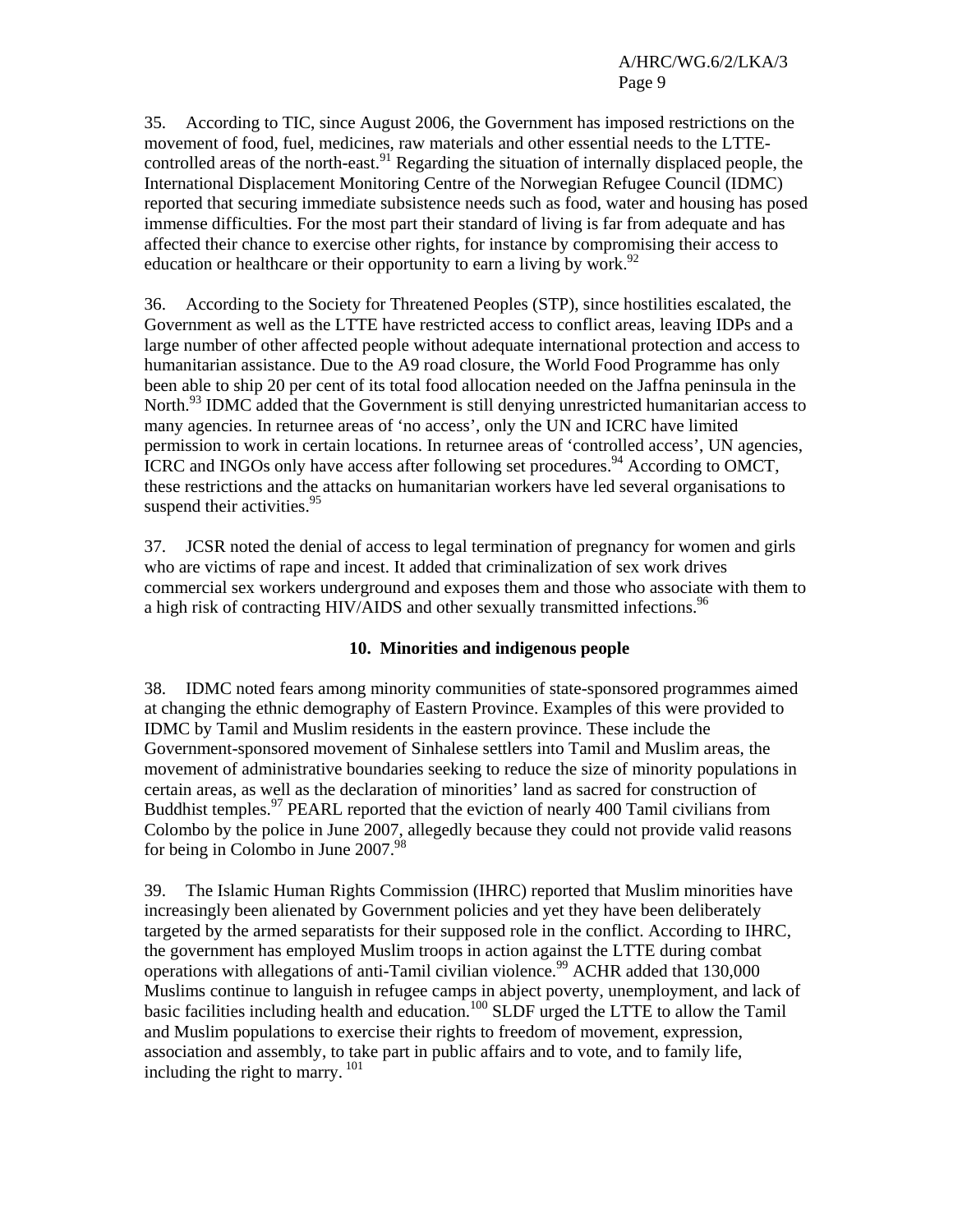40. Regarding the situation of Up-Country Plantation Tamil People, a joint submission of eight NGOs (JS1) noted that many of about 200,000 persons who were registered citizens under the Citizenship Act 35 of 2003 and other acts face difficulty with the respective authorities denying them the right to have their names registered in the voters list.JS1 further noted that many of the arrests and detentions of the Up-country Tamil youths are attributed to their inability to prove their identity by producing their National Identity cards, which is rooted in the absence of a proper mechanism on the plantation where most of them were born.<sup>102</sup> JS1 further explained that Tamil, though recognized as an official language, is not spoken by Government officials in the Up-country plantation areas, which makes it difficult for Tamil people to interact with officials.<sup>103</sup> JS1 also highlighted the growing poverty among the plantation people, the low literacy rate, and the absence or poor basic health facilities in the plantation sector.<sup>104</sup> It also noted that on many plantations women are involved in compulsory family planning and sterilization violating their reproductive rights.<sup>105</sup>

## **11. Migrants, refugees and asylum seekers**

41. According to HRW, over 125,000 Sri Lankan women migrate abroad as domestic workers each year. While many have built homes and supported their children's education through their wages, others experience a range of abuse from recruitment agents and employers and receive little protection from the Sri Lankan authorities or Governments abroad. Despite some recent improvements, the Sri Lankan Government inadequately regulates the vast labour recruitment industry. The services provided by Sri Lankan missions abroad are uneven. Upon return to Sri Lanka, many domestic workers said they faced obstacles to filing complaints and obtaining victim services.<sup>106</sup>

42. WMC added that in March 2007 the Government attempted to impose a ban on women with children under the age of 5 from seeking overseas employment. It further noted that migrant workers overseas do not have facilities to exercise their voting rights in Sri Lanka.<sup>107</sup>

## **12. Internally displaced persons**

43. According to SLDF, there are currently at least half a million victims of conflictinduced internal displacement. Of these, an estimated 300,000 are newly displaced since the resumption of hostilities in April 2006.<sup>108</sup>

44. SLDF stressed that internally displaced people (IDPs) live in very poor conditions with inadequate access to housing, health care, and education; many have been repeatedly displaced.<sup>109</sup> WMC noted that there is fear amongst families, both within and outside IDP camps, about security of, and sexual violence against young women, resulting in families arranging 'marriages' for their teenage daughters. Young girls are not sent to school due to the increased number of checkpoints. At many camps and welfare sites facilities are minimal with regard to health issues, such as family planning, child bearing and feeding infants. Single women or widows, responsible for family welfare among the displaced, are particularly at a disadvantage with regard to accessing services and provisions.<sup>110</sup>

45. According to HRW, over the past year, Government authorities have in some places in the east forced IDPs to return to areas that remained insecure due to threats by armed groups, landmines, or the risk of renewed fighting. Protection for the displaced has been weak despite the presence of the UNHCR, with regular threats and occasional violence, including forced recruitment, by both the LTTE and pro-Government armed groups. Others are prohibited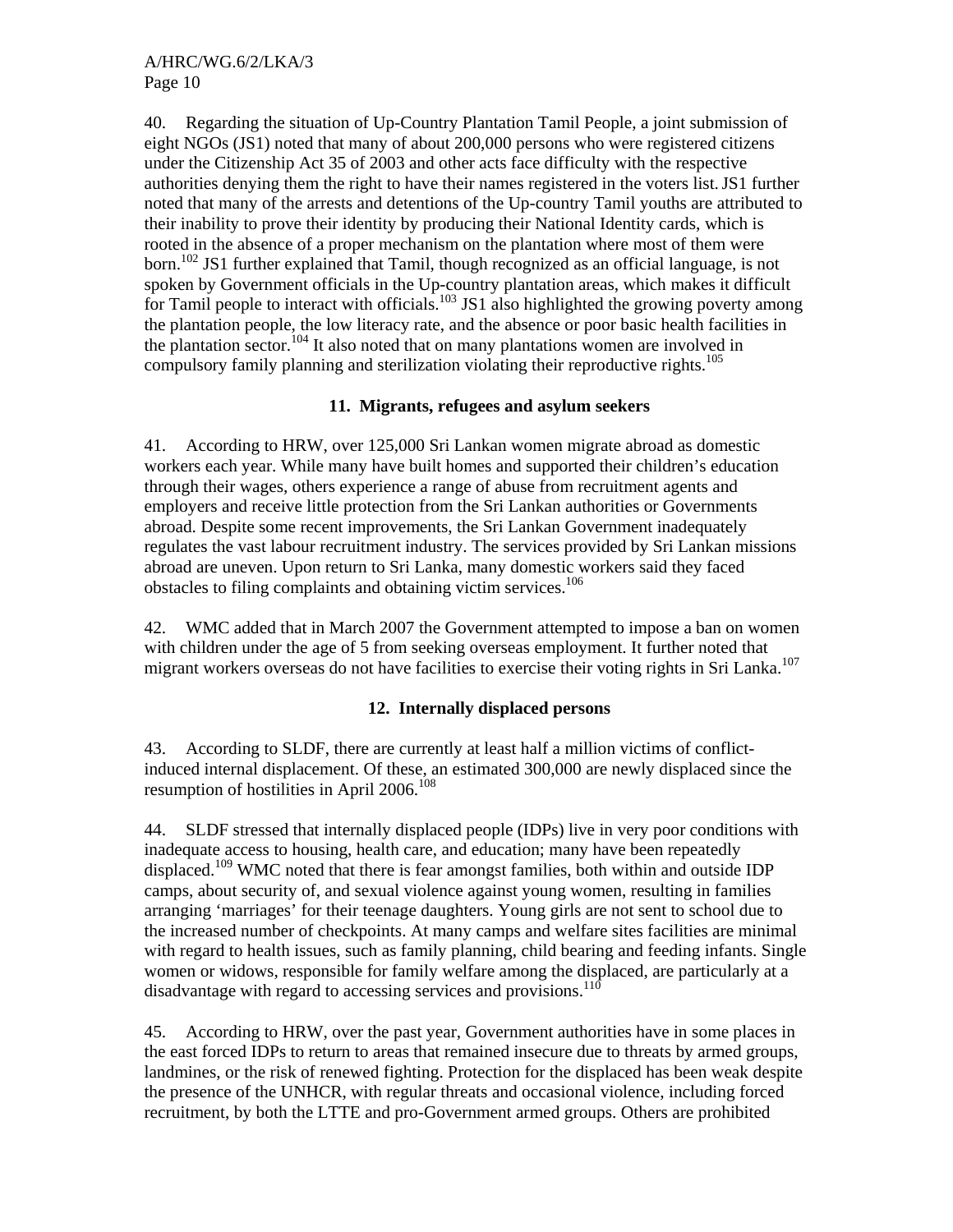from returning to their homes by the creation of 'high security zones' controlled by the military. Those who have returned have often faced reprisals.<sup>111</sup> International aid organizations as well as United Nations bodies have voiced concern about the Government forcing IDPs to return to areas ravaged by fighting. $112$ 

#### **14. Human rights and counter-terrorism**

46. OMCT noted that the Emergency Regulations introduce broad-based and vaguely defined terrorist offences that criminalise actions in breach of law and order if their purpose is to bring about "political or Governmental changes" or to force the Government to "take or refrain from taking a certain action". Such vague wording could include activities such as participating in or organising peaceful demonstrations or strikes.<sup>113</sup> LIDLIP added that the Prevention and Prohibition of Terrorism and Specified Terrorist Activities Act of December 2006 practically allows for the criminalization of any activity and the arrest without a warrant and detention for about 12 months without charge of anyone who is deemed to act 'in any manner prejudicial to the national security or to the maintenance of public order, or to the maintenance of essential services'.<sup>114</sup> ACHR added that the legislation strengthens impunity allowing exemptions from prosecution for members of the security forces deemed to be acting in 'good faith'.<sup>115</sup>

## **III. ACHIEVEMENTS, BEST PRACTICES, CHALLENGES AND CONSTRAINTS**

47. SLDF noted that the Ministry for Disaster Management and Human Rights, set up in late 2005 and took some human rights initiatives which include convening an Inter-Ministerial Committee that committed itself to following up on investigations into human rights violations, and a civil society advisory group.<sup>116</sup>

# **IV. KEY NATIONAL PRIORITIES, INITIATIVES AND COMMITMENTS**

n/a

# **V. CAPACITY BUILDING AND TECHNICAL ASSISTANCE**

n/a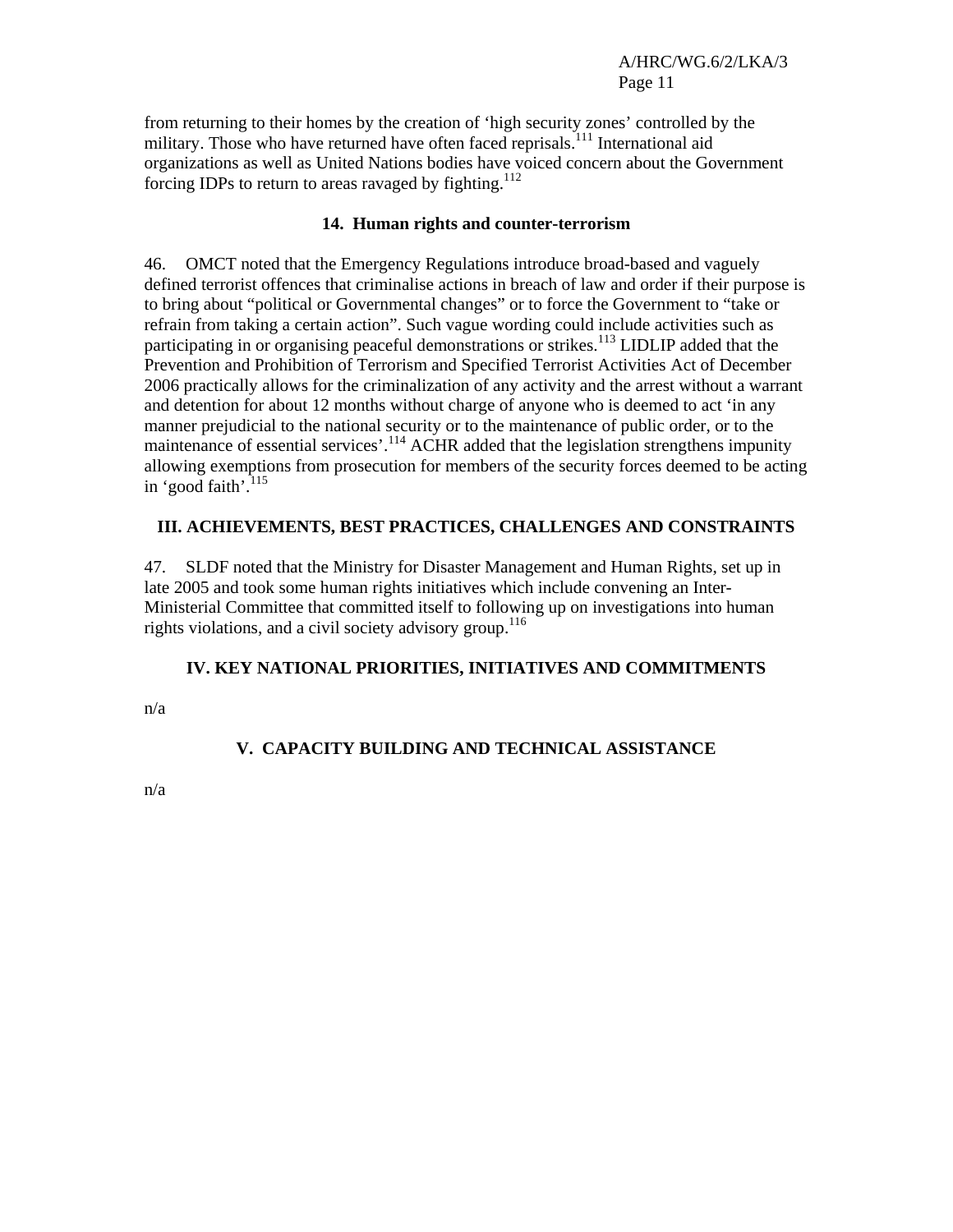#### *Notes*

 $1$ <sup>1</sup> The stakeholders listed below have contributed information for this summary; the full texts of all original submissions are available at: www.ohchr.org. (One asterisk denotes a non-Governmental organization in consultative status with the Economic and Social Council.)

#### *Civil Society*

| <b>ACHR</b>    | Asian Centre for Human Rights*, New Delhi, India.                                                                                                                                                                                                                                                                                                                                                                                                                                                                                                                                       |
|----------------|-----------------------------------------------------------------------------------------------------------------------------------------------------------------------------------------------------------------------------------------------------------------------------------------------------------------------------------------------------------------------------------------------------------------------------------------------------------------------------------------------------------------------------------------------------------------------------------------|
| AI             | Amnesty International*, London, United Kingdom.                                                                                                                                                                                                                                                                                                                                                                                                                                                                                                                                         |
| ALRC           | Asian Legal Resource Centre*, Hong Kong, China.                                                                                                                                                                                                                                                                                                                                                                                                                                                                                                                                         |
| BFRL           | The Becket Fund for Religious Liberty, Washington, D.C., USA.                                                                                                                                                                                                                                                                                                                                                                                                                                                                                                                           |
| COHRE          | Centre on Housing Rights and Evictions*, Geneva, Switzerland.                                                                                                                                                                                                                                                                                                                                                                                                                                                                                                                           |
| CSW            | Christian Solidarity Worldwide, New Malden, United Kingdom.                                                                                                                                                                                                                                                                                                                                                                                                                                                                                                                             |
| EG             | Equal Ground, Colombo, Sri Lanka.                                                                                                                                                                                                                                                                                                                                                                                                                                                                                                                                                       |
| GIECP          | Global Initiative to End All Corporal Punishment of Children, London, United<br>Kingdom.                                                                                                                                                                                                                                                                                                                                                                                                                                                                                                |
| JS1            | Joint submission (1) of Human Development Organization, International Movement<br>against All Forms of Discrimination and Racism Asia Committee*, Satyodaya Centre,<br>Citizen's Watch, University Students, HEARTS, Human Power Foundation, Up-<br>Country teachers, Kandy, Sri Lanka.                                                                                                                                                                                                                                                                                                 |
| HELP           | HELP, Sri Lanka, Human Rights, Equality, and Lasting Peace, Washington, D.C.,<br>USA.                                                                                                                                                                                                                                                                                                                                                                                                                                                                                                   |
| HRW            | Human Rights Watch*, New York, NY, USA.                                                                                                                                                                                                                                                                                                                                                                                                                                                                                                                                                 |
| ITS            | Ilankai Tamil Sangam, Maryknoll, NY, USA.                                                                                                                                                                                                                                                                                                                                                                                                                                                                                                                                               |
| LIDLIP         | International League for the Rights and Liberation of People*, Geneva, Switzerland.                                                                                                                                                                                                                                                                                                                                                                                                                                                                                                     |
| ILGA           | International Lesbian and Gay Association, ILGA-Europe*, Equal Ground Sri Lanka,<br>International Gay and Lesbian Human Rights Commission, ARC International, joint<br>submission, Brussels, Belgium.                                                                                                                                                                                                                                                                                                                                                                                   |
| IRPP           | Institute on Religion and Public Policy, Washington, D.C., USA.                                                                                                                                                                                                                                                                                                                                                                                                                                                                                                                         |
| <b>II/TCHR</b> | Interfaith International*, Tamil Centre for Human Rights, joint submission, Geneva,<br>Switzerland.                                                                                                                                                                                                                                                                                                                                                                                                                                                                                     |
| ICJ            | International Commission of Jurists*, Geneva, Switzerland.                                                                                                                                                                                                                                                                                                                                                                                                                                                                                                                              |
| JS2            | Joint submission (2) of International Dalit Solidarity Network, International<br>Movement against All Forms of Discrimination and Racism Asia Committee*,<br>Human Development Organisation, Copenhagen, Denmark.                                                                                                                                                                                                                                                                                                                                                                       |
| IDMC           | International Displacement Monitoring Centre of the Norwegian Refugee Council,<br>Geneva, Switzerland.                                                                                                                                                                                                                                                                                                                                                                                                                                                                                  |
| <b>IED/AHL</b> | International Educational Development, Inc.*, Association of Humanitarian Lawyers,<br>joint submission, San Francisco, CA, USA.                                                                                                                                                                                                                                                                                                                                                                                                                                                         |
| IHRC           | Islamic Human Rights Commission, Wembley, United Kingdom.                                                                                                                                                                                                                                                                                                                                                                                                                                                                                                                               |
| JCSR           | Joint Civil Society Report, jointly submitted by Association of Family Members of<br>the Disappeared, Association of War Affected Women, Centre for Human Rights and<br>Development, Centre for Policy Alternatives, Centre for Society and Religion, Centre<br>for Women and Development, Christian Alliance for Social Action, Citizens'<br>Committee, Community Trust Fund, Ecumenical Association of Third World<br>Theologians, Equal Ground, Families of the Disappeared, Father J. J. Bernard, Free<br>Media Movement, Gampaha District Human Rights Committee, Dr. Mario Gomez, |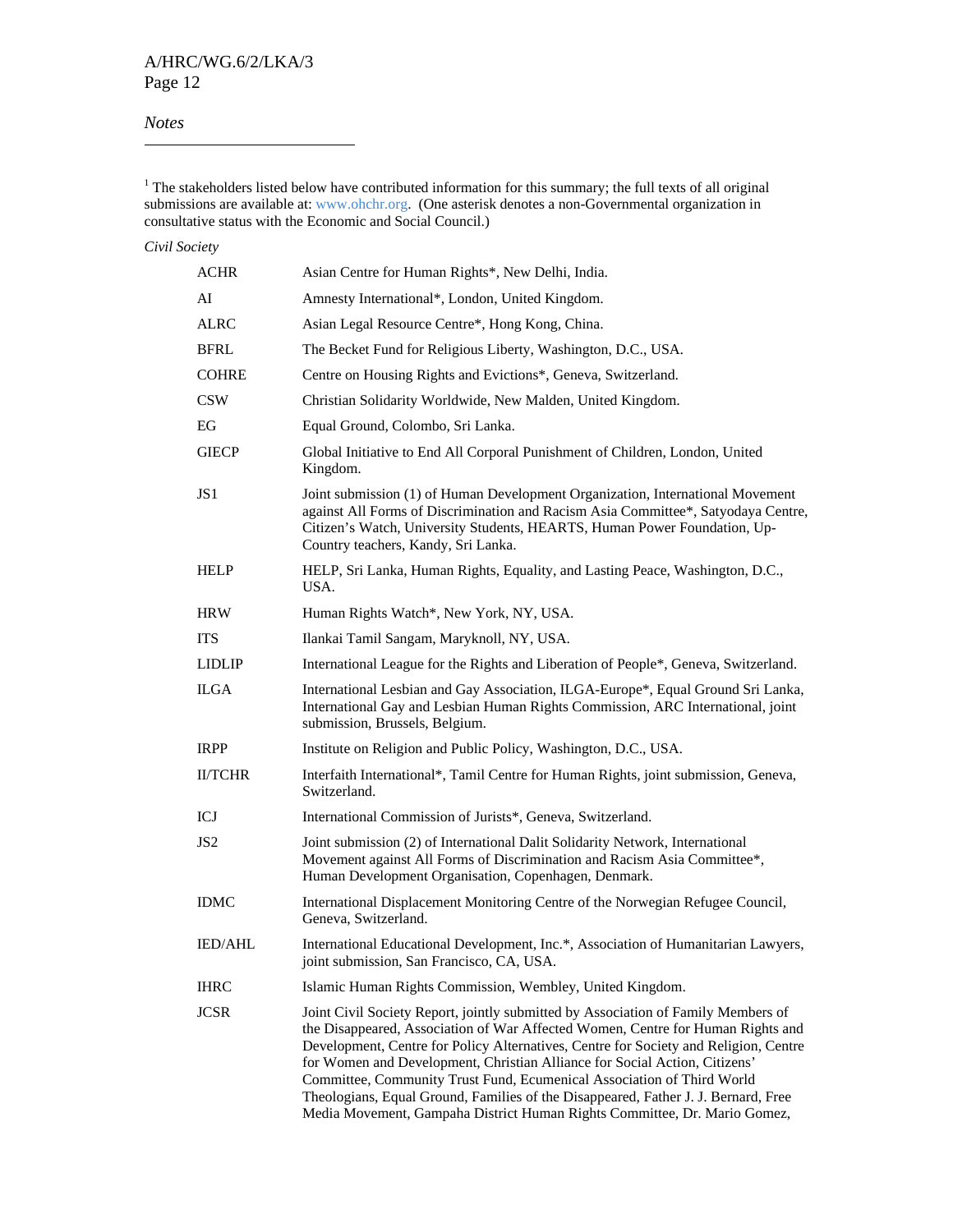| Home for Human Rights, Human Development Organisation, INFORM Human<br>Rights Documentation Centre, International Friends for Global Peace, International<br>Movement Against Discrimination and Racism, Law & Society Trust, Muslim<br>Information Centre, Research and Action Forum for Social Development, Rights Now<br>- Collective for Democracy, Right to Life Human Rights Centre, Transparency<br>International Sri Lanka, United Federation of Labour, Women and Media Collective,<br>Colombo, Sri Lanka. |
|---------------------------------------------------------------------------------------------------------------------------------------------------------------------------------------------------------------------------------------------------------------------------------------------------------------------------------------------------------------------------------------------------------------------------------------------------------------------------------------------------------------------|
| Manitham, Chennai, Tamil Nadu, India.                                                                                                                                                                                                                                                                                                                                                                                                                                                                               |
| Minority Rights Group International*, London, United Kingdom.                                                                                                                                                                                                                                                                                                                                                                                                                                                       |
| World Organisation Against Torture*, Geneva, Switzerland.                                                                                                                                                                                                                                                                                                                                                                                                                                                           |
| People for Equality and Relief in Lanka, Glenn Dale, USA.                                                                                                                                                                                                                                                                                                                                                                                                                                                           |
| Sri Lanka Democracy Forum, USA.                                                                                                                                                                                                                                                                                                                                                                                                                                                                                     |
| Sri Lankan Civil Society Working Group on Child Recruitment (Centre for Policy<br>Alternatives, Institute of Human Rights, National Peace Council, Law and Society<br>Trust, Mothers and Daughters of Lanka, International Movement against All Forms of<br>Discrimination), joint submission, Colombo, Sri Lanka.                                                                                                                                                                                                  |
| Society for Threatened Peoples*, Göttingen, Germany.                                                                                                                                                                                                                                                                                                                                                                                                                                                                |
| Tamil Information Centre, Kingston Upon Thames, United Kingdom.                                                                                                                                                                                                                                                                                                                                                                                                                                                     |
| Tamils Rehabilitation Organisation, Colombo, Sri Lanka.                                                                                                                                                                                                                                                                                                                                                                                                                                                             |
| Women and Media Collective, Colombo, Sri Lanka.                                                                                                                                                                                                                                                                                                                                                                                                                                                                     |
|                                                                                                                                                                                                                                                                                                                                                                                                                                                                                                                     |

<sup>2</sup> World Organisation Against Torture, Geneva, Switzerland, p.2. See also Amnesty International, London, United Kingdom, p.2; Asian Centre for Human Rights, New Delhi, India, p.7.

-----

<sup>3</sup> Joint Civil Society Report, joint submission, Colombo, Sri Lanka, p.4.

4 Amnesty International, London, United Kingdom, p.1-2. See also Sri Lanka Democracy Forum, USA, p.2; Interfaith International/Tamil Centre for Human Rights, joint submission, Geneva, Switzerland, p.1;

International League for the Rights and Liberation of People, Geneva, Switzerland, p.3.

<sup>5</sup> Amnesty International, London, United Kingdom, p.4. See also Manitham, Tamil Nadu, India, p. 3.  $^{6}$  Amnesty International, London, United Kingdom, p.1.

Amnesty International, London, United Kingdom, p.1.

 $\overline{\phantom{a}}$ 

<sup>7</sup> Sri Lanka Democracy Forum, USA, p.5-6. See also Human Rights Watch, New York, NY, USA, p.3-4; Amnesty International, London, United Kingdom, p.1.

<sup>8</sup> World Organisation Against Torture, Geneva, Switzerland, p.2. See also People for Equality and Relief in Lanka, Glenn Dale, USA, p.5.

<sup>9</sup> Amnesty International, London, United Kingdom, p.1. See also Minority Rights Group International, London, United Kingdom, p.2; Human Rights Watch, New York, NY, USA, p.3-4.

<sup>10</sup> Human Rights Watch, New York, NY, USA, p.3-4. See also Sri Lanka Democracy Forum, USA, p.6; Tamil Information Centre, Kingston Upon Thames, United Kingdom, p.4; International Commission of Jurists, Geneva, Switzerland, p.4.

<sup>11</sup> People for Equality and Relief in Lanka, Glenn Dale, USA, p.1-2.

<sup>12</sup> Joint Civil Society Report, joint submission, Colombo, Sri Lanka, p.5. See also Human Rights Watch, New York, NY, USA, p.3-4.

<sup>13</sup> Sri Lanka Democracy Forum, USA, p.6. See also Amnesty International, London, United Kingdom, p.4; Joint Civil Society Report, joint submission, Colombo, Sri Lanka, p.5; International Commission of Jurists, Geneva, Switzerland, p.4; Society for Threatened Peoples, Göttingen, Germany, p.2-3; Asian Centre for Human Rights, New Delhi, India, p.3; Tamil Information Centre, Kingston Upon Thames, United Kingdom, p.4; World Organisation Against Torture, Geneva, Switzerland, p.1; Human Rights Watch, New York, NY, USA, p.3-4; People for Equality and Relief in Lanka, Glenn Dale, USA, p.1.

<sup>14</sup> Sri Lanka Democracy Forum, USA, p.6.

<sup>&</sup>lt;sup>15</sup> Joint Civil Society Report, joint submission, Colombo, Sri Lanka, p.5.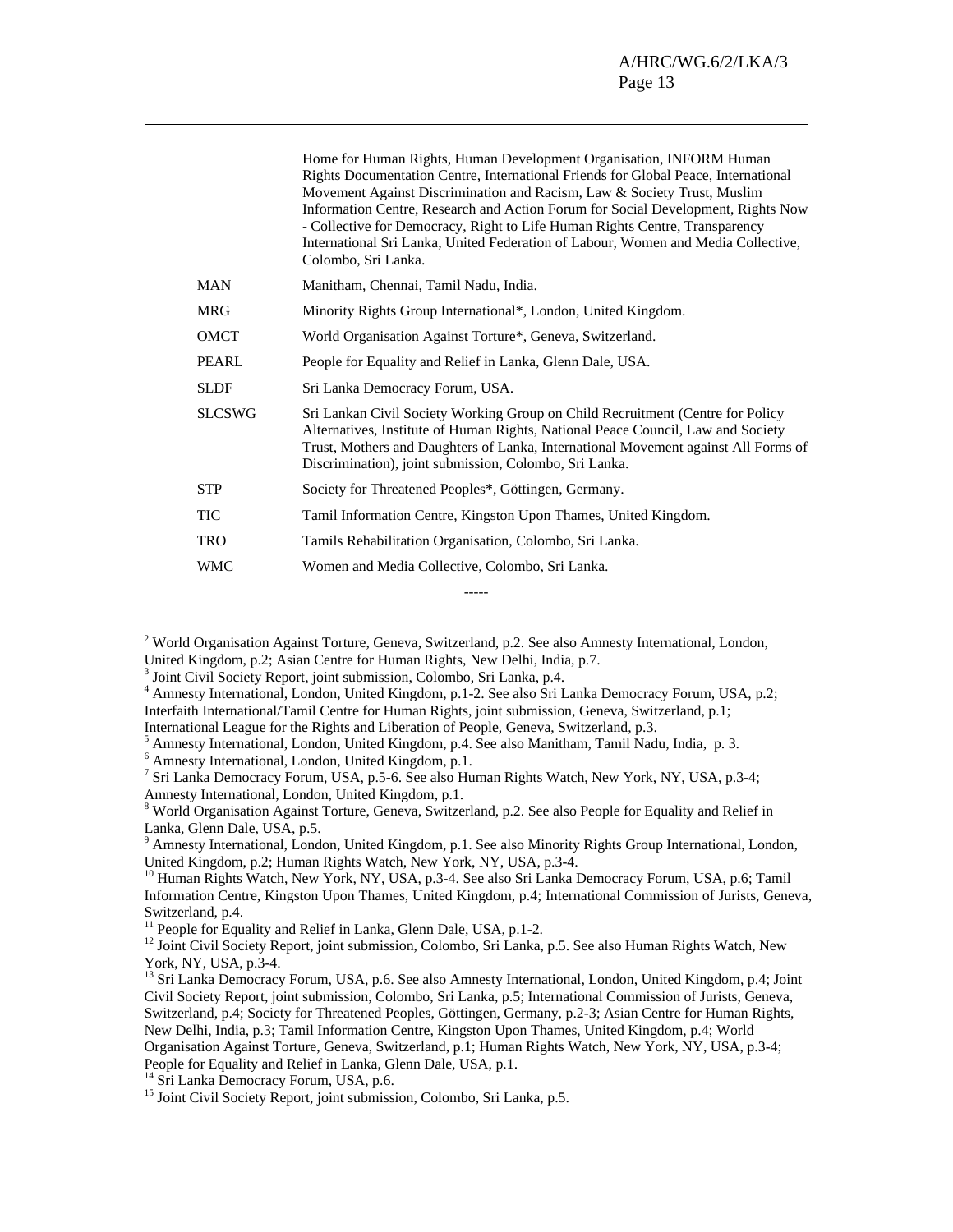$\overline{\phantom{a}}$ 

<sup>18</sup> Christian Solidarity Worldwide, New Malden, United Kingdom, p.2-3.

<sup>22</sup> Centre on Housing Rights and Evictions, Geneva, Switzerland, p.8.

23 Women and Media Collective, Colombo, Sri Lanka, p.3.

<sup>24</sup> Joint submission (2), Copenhagen, Denmark, p.1.

 $25$  Joint submission (2), Copenhagen, Denmark, p.5.

<sup>26</sup> Equal Ground, Colombo, Sri Lanka, p.1. See also International Lesbian and Gay Association, joint submission, Brussels, Belgium, p.1.

 $^{27}$  Joint Civil Society Report, joint submission, Colombo, Sri Lanka, p.6.

<sup>28</sup> Human Rights Watch, New York, NY, USA, p.1.

<sup>29</sup> Human Rights Watch, New York, NY, USA, p.1. See also HELP, Sri Lanka, Human Rights, Equality, and Lasting Peace, Washington, D.C., USA, p.2.

<sup>30</sup> Christian Solidarity Worldwide, New Malden, United Kingdom, p.3. See also Sri Lanka Democracy Forum, USA, p.2; Tamil Information Centre, Kingston Upon Thames, United Kingdom, p.3.

<sup>31</sup> Minority Rights Group International, London, United Kingdom, p.1-2. See also Asian Legal Resource Centre, Hong Kong, China, p.3; Ilankai Tamil Sangam, p. 3 and Manitham p. 3; Ilankai Tamil Sangam, Maryknoll, NY, USA, p. 3 and Manitham, Tamil Nadu, India, p. 3.

<sup>32</sup> Joint Civil Society Report, joint submission, Colombo, Sri Lanka, p.1. See also Sri Lanka Democracy Forum, USA, p.7; Amnesty International, London, United Kingdom, p.2; People for Equality and Relief in Lanka, Glenn Dale, USA, p.5.

<sup>33</sup> People for Equality and Relief in Lanka, Glenn Dale, USA, p.5.

<sup>34</sup> Asian Centre for Human Rights, New Delhi, India, p.6.

<sup>35</sup> Sri Lanka Democracy Forum, USA, p.4. See also International Displacement Monitoring Centre of the Norwegian Refugee Council, Geneva, Switzerland, p.2.

36 International Displacement Monitoring Centre of the Norwegian Refugee Council, Geneva, Switzerland, p.6-7. <sup>37</sup> International Commission of Jurists, Geneva, Switzerland, p.3-4. See also Amnesty International, London,

United Kingdom, p.3; Minority Rights Group International, London, United Kingdom, p.2; People for Equality and Relief in Lanka, Glenn Dale, USA, p.3; Tamils Rehabilitation Organisation, Colombo, Sri Lanka, p.1-3, also for information on individual cases.

38 Asian Centre for Human Rights, New Delhi, India, p.5-6.

<sup>39</sup> Amnesty International, London, United Kingdom, p.2. See also International League for the Rights and Liberation of People, Geneva, Switzerland, p.2-3.

40 Asian Legal Resource Centre, Hong Kong, China, p.2-3. See also Christian Solidarity Worldwide, New Malden, United Kingdom, p.3-4; Tamil Information Centre, Kingston Upon Thames, United Kingdom, p.3, also for information on individual cases.

 $41$  Tamil Information Centre, Kingston Upon Thames, United Kingdom, p.2. See also People for Equality and Relief in Lanka, Glenn Dale, USA, p.4; Asian Legal Resource Centre, Hong Kong, China, p.1; Asian Centre for Human Rights, New Delhi, India, p.3.

42 Joint Civil Society Report, joint submission, Colombo, Sri Lanka, p.6-7.

43 Sri Lanka Democracy Forum, USA, p.3.

<sup>44</sup> Tamil Information Centre, Kingston Upon Thames, United Kingdom, p.2.

45 Amnesty International, London, United Kingdom, p.4.

46 Joint Civil Society Report, joint submission, Colombo, Sri Lanka, p.6.

<sup>47</sup> Global Initiative to End All Corporal Punishment of Children, London, United Kingdom, p.2.

<sup>48</sup> Sri Lankan Civil Society Working Group on Child Recruitment, joint submission, Colombo, Sri Lanka, p.1. <sup>49</sup> Sri Lanka Democracy Forum, USA, p.7-8. See also Amnesty International, London, United Kingdom, p.3; Human Rights Watch, New York, NY, USA, p.3; People for Equality and Relief in Lanka, Glenn Dale, USA, p.3; Tamil Information Centre, Kingston Upon Thames, United Kingdom, p.3; Society for Threatened Peoples, Göttingen, Germany, p.2; Asian Centre for Human Rights, New Delhi, India, p.4; Joint Civil Society Report, joint submission, Colombo, Sri Lanka, p.3.

 $50$  Human Rights Watch, New York, NY, USA, p.5-6.

51 Joint Civil Society Report, joint submission, Colombo, Sri Lanka, p.5.

52 Asian Centre for Human Rights, New Delhi, India, p.4.

<sup>&</sup>lt;sup>16</sup> International Commission of Jurists, Geneva, Switzerland, p.5. See also People for Equality and Relief in Lanka, Glenn Dale, USA, p.4.

Sri Lanka Democracy Forum, USA, p.7.

<sup>&</sup>lt;sup>19</sup> International Commission of Jurists, Geneva, Switzerland, p.5.

 $20$  Joint submission (2), Copenhagen, Denmark, p.4.

<sup>21</sup> Women and Media Collective, Colombo, Sri Lanka, p.1, 4-5.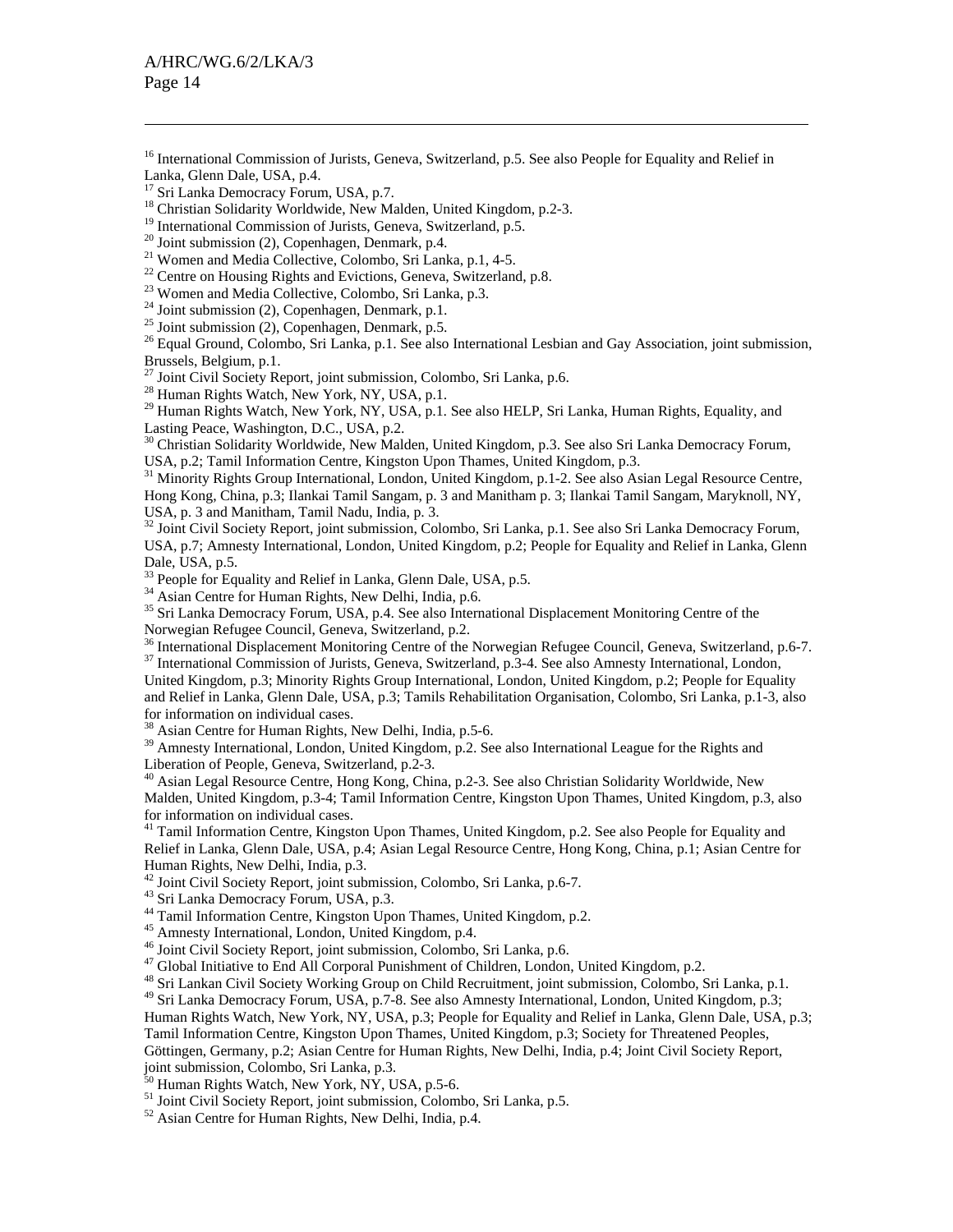53 Women and Media Collective, Colombo, Sri Lanka, p.2.

54 International League for the Rights and Liberation of People, Geneva, Switzerland, p.3. See also Amnesty International, London, United Kingdom, p.4.

55 Amnesty International, London, United Kingdom, p.3. See also Sri Lanka Democracy Forum, USA, p.3; Minority Rights Group International, London, United Kingdom, p.1. See also People for Equality and Relief in Lanka, Glenn Dale, USA, p.4; Tamil Information Centre, Kingston Upon Thames, United Kingdom, p.1.

56 Amnesty International, London, United Kingdom, p.4.

57 Asian Legal Resource Centre, Hong Kong, China, p.2; see also for information on individual cases. See also Asian Centre for Human Rights, New Delhi, India, p.1-2.

58 Asian Centre for Human Rights, New Delhi, India, p.3.

59 Women and Media Collective, Colombo, Sri Lanka, p.2.

60 Human Rights Watch, New York, NY, USA, p.5-6.

<sup>61</sup> Asian Centre for Human Rights, New Delhi, India, p.5. See also International League for the Rights and Liberation of People, Geneva, Switzerland, p. 3, 4; Tamil Information Centre, Kingston Upon Thames, United Kingdom, p.4-5.

<sup>62</sup> Asian Legal Resource Centre, Hong Kong, China, p.4. See also Sri Lanka Democracy Forum, USA, p.5.

<sup>63</sup> Minority Rights Group International, London, United Kingdom, p.2.

64 Asian Centre for Human Rights, New Delhi, India, p.6-7.

<sup>65</sup> Amnesty International, London, United Kingdom, p.4. See also World Organisation Against Torture, Geneva, Switzerland, p.1; Tamil Information Centre, Kingston Upon Thames, United Kingdom, p.3; Minority Rights Group International, London, United Kingdom, p.2; International League for the Rights and Liberation of People, Geneva, Switzerland, p.4.

<sup>66</sup> Human Rights Watch, New York, NY, USA, p.2. See also Asian Centre for Human Rights, New Delhi, India, p.2; Tamil Information Centre, Kingston Upon Thames, United Kingdom, p.3.

 $67$  Sri Lanka Democracy Forum, USA, p.4. See also International League for the Rights and Liberation of People, Geneva, Switzerland, p.3; World Organisation Against Torture, Geneva, Switzerland, p.2-3.

68 Human Rights Watch, New York, NY, USA, p.3-4. See also Sri Lanka Democracy Forum, USA, p.4.

69 Sri Lanka Democracy Forum, USA, p.5.

 $70$  Asian Centre for Human Rights, New Delhi, India, p.3.

<sup>71</sup> OMCT, p.2. See also International Commission of Jurists, Geneva, Switzerland, p.4.

72 Amnesty International, London, United Kingdom, p.4-5.

73 Human Rights Watch, New York, NY, USA, p.5-6.

74 Joint Civil Society Report, joint submission, Colombo, Sri Lanka, p.6.

75 International Lesbian and Gay Association, joint submission, Brussels, Belgium, p.1. See also Equal Ground, Colombo, Sri Lanka, p.1.

76 Women and Media Collective, Colombo, Sri Lanka, p.1, 4-5.

77 Sri Lanka Democracy Forum, USA, p.4.

78 IDMC, p.2.

 $\overline{\phantom{a}}$ 

 $79$  Institute on Religion and Public Policy, Washington, D.C., USA, p.1. See also Christian Solidarity Worldwide. New Malden, United Kingdom, p.6.

<sup>80</sup> The Becket Fund for Religious Liberty, Washington, D.C., USA, p.2-3.

<sup>81</sup> The Becket Fund for Religious Liberty, Washington, D.C., USA, p.1-2.

<sup>82</sup> Institute on Religion and Public Policy, Washington, D.C., USA, p.1. See also People for Equality and Relief in Lanka, Glenn Dale, USA, p.5; Christian Solidarity Worldwide, New Malden, United Kingdom, p.5; Interfaith International/Tamil Centre for Human Rights, joint submission, Geneva, Switzerland, p.2.

83 Joint Civil Society Report, joint submission, Colombo, Sri Lanka, p.5.

<sup>84</sup> Sri Lanka Democracy Forum, USA, p.9. See also Joint Civil Society Report, joint submission, Colombo, Sri Lanka, p.2.

85 Joint Civil Society Report, joint submission, Colombo, Sri Lanka, p.5. See also Amnesty International, London, United Kingdom, p.4; Asian Centre for Human Rights, New Delhi, India, p.6; Sri Lanka Democracy Forum, USA, p.9; People for Equality and Relief in Lanka, Glenn Dale, USA, p.5; Society for Threatened Peoples, Göttingen, Germany, p.3.

86 Asian Centre for Human Rights, New Delhi, India, p.6-7.

<sup>87</sup> World Organisation Against Torture, Geneva, Switzerland, p.2. See also Amnesty International, London, United Kingdom, p.4; Tamil Information Centre, Kingston Upon Thames, United Kingdom, p.4.

88 Joint Civil Society Report, joint submission, Colombo, Sri Lanka, p.6.

89 Joint Civil Society Report, joint submission, Colombo, Sri Lanka, p.4.

90 Women and Media Collective, Colombo, Sri Lanka, p.3-4.